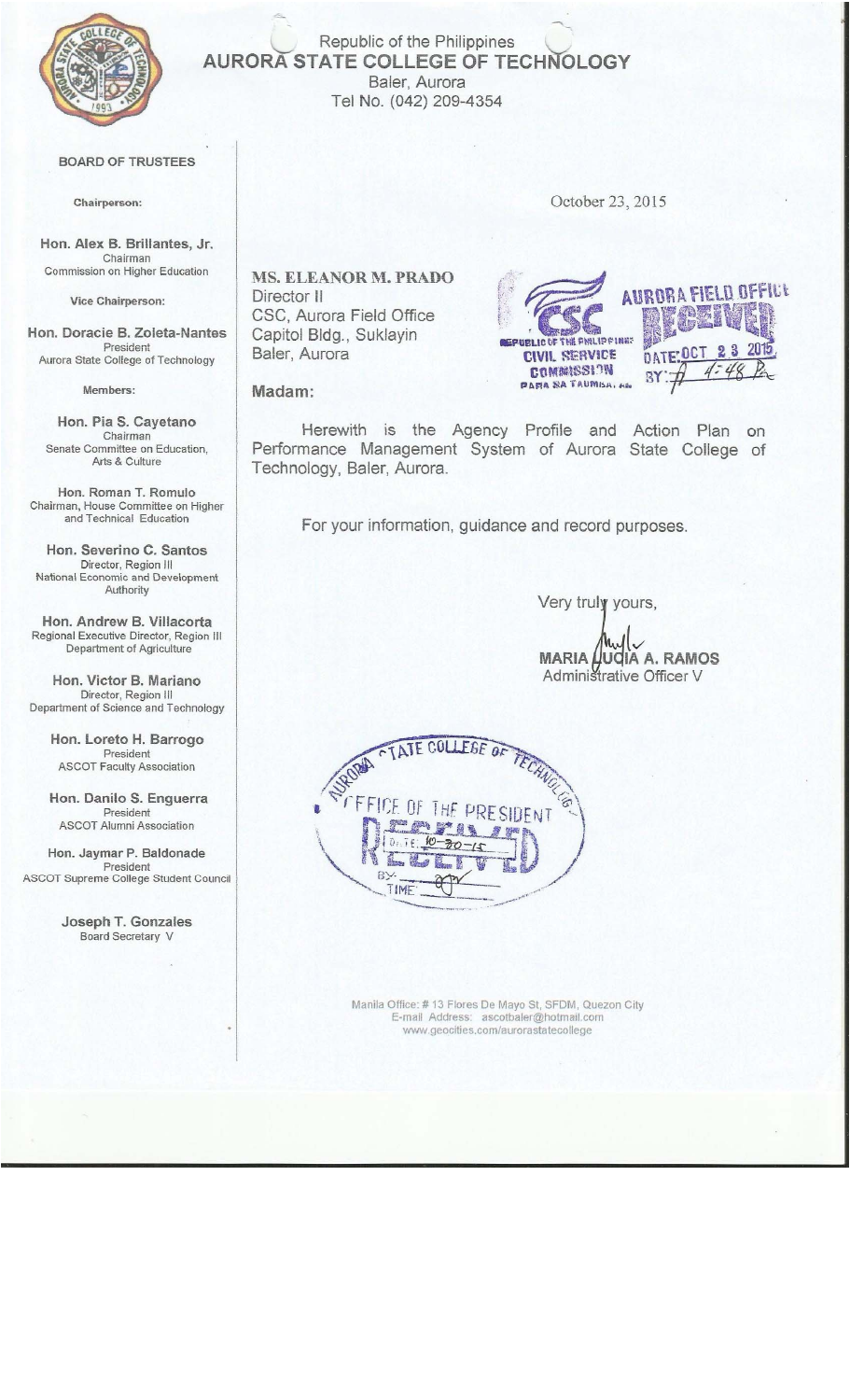# Agency Profile

| <b>Products and Services</b><br>$1_{-}$                           | <b>Graduates/ Educational Services</b>                                |  |
|-------------------------------------------------------------------|-----------------------------------------------------------------------|--|
| 2. Customers and their Requirements                               | <b>Students/HS Graduates</b>                                          |  |
| Competitors, Comparative Organizations<br>3.<br><b>Benchmarks</b> | and   Other Higher Educational Institutions (HEIs) in the<br>Province |  |
| 4. Human Resource Profile                                         | 14 PhD. Holders, 6 PhD with units 24 MS Holders,                      |  |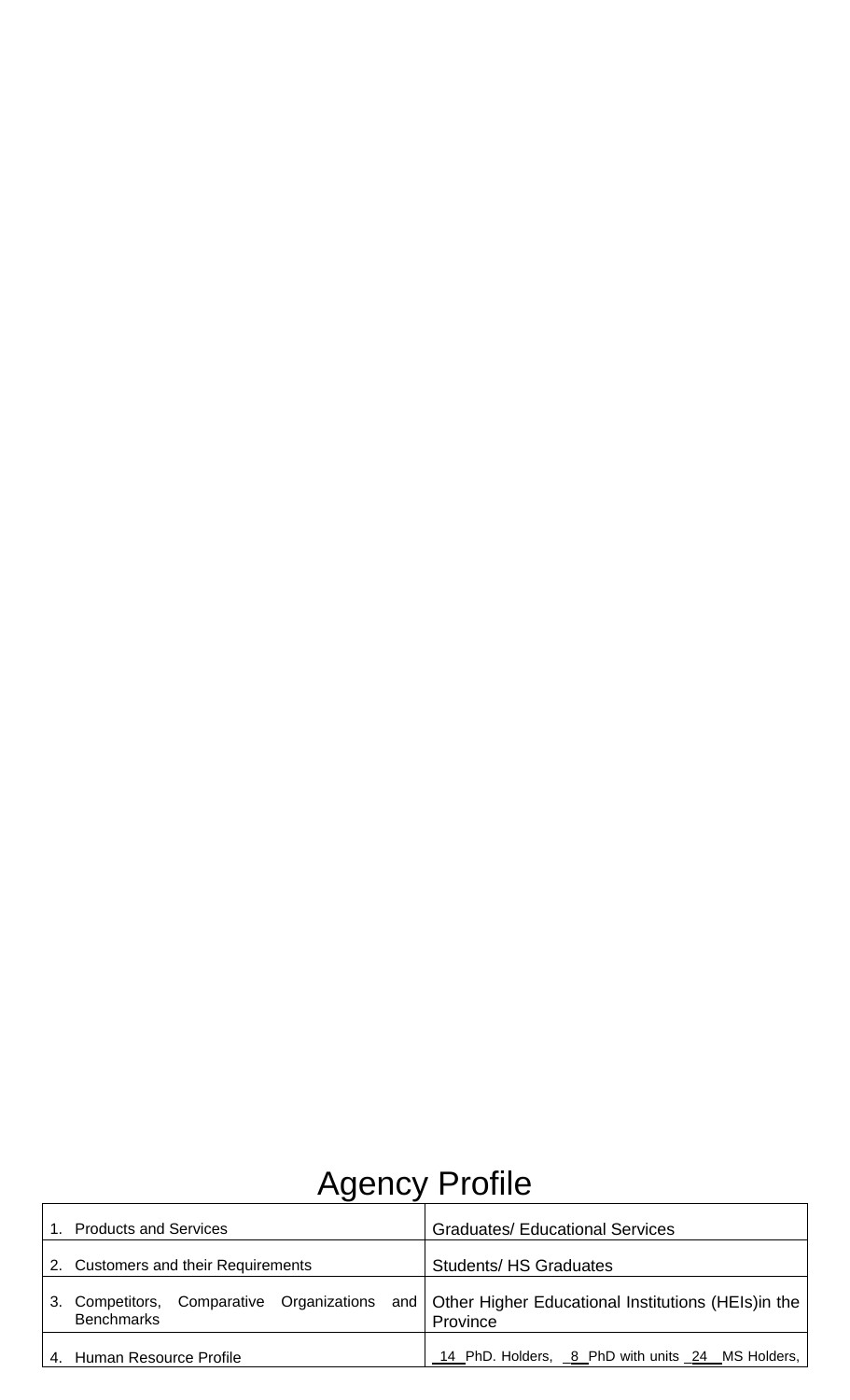|                                                                                                                                                                                                                                                                               | 17 MA w/units, 14 BS Holders, 5 College Level,<br>3 Vocational Courses, 3 HS Level, 1 Elem<br>Graduate.                                                                                                                                                                                                                                                                                                                   |
|-------------------------------------------------------------------------------------------------------------------------------------------------------------------------------------------------------------------------------------------------------------------------------|---------------------------------------------------------------------------------------------------------------------------------------------------------------------------------------------------------------------------------------------------------------------------------------------------------------------------------------------------------------------------------------------------------------------------|
| 5. Facilities                                                                                                                                                                                                                                                                 | Classrooms. Library, Dormitories, Admin Bldg., IT<br>Center, R & D Center, IGPs, Canteen                                                                                                                                                                                                                                                                                                                                  |
| 6. Legal & Regulatory Requirements                                                                                                                                                                                                                                            | RA 7664, RA 8292                                                                                                                                                                                                                                                                                                                                                                                                          |
| 7. Key Suppliers and what they Provide                                                                                                                                                                                                                                        | Suppliers – books, office supplies & equipment<br><b>Construction Companies – infrastructures</b>                                                                                                                                                                                                                                                                                                                         |
| 8. Mandate/ Mission, Vision, Values                                                                                                                                                                                                                                           | Vision – ASCOT, a Center of Excellence in<br>Instruction, Research, Extension, and Production<br>in ASIA.                                                                                                                                                                                                                                                                                                                 |
|                                                                                                                                                                                                                                                                               | Mission/ Mandate – the State College shall<br>primarily provide technical and professional<br>training in the sciences, arts, teachers education,<br>agriculture, engineering and technology as well<br>as short-term vocational courses. It shall likewise<br>promote research, advanced studies<br>and<br>academic leadership in the stated areas of<br>specialization                                                  |
| 9. Priority Agenda/ Strategies                                                                                                                                                                                                                                                | Develop ASCOT as:                                                                                                                                                                                                                                                                                                                                                                                                         |
|                                                                                                                                                                                                                                                                               | A top ranking higher education institution in the<br>sciences, arts, teachers education, agriculture,<br>entrepreneurship, engineering and technology;<br>A fulcrum of interdisciplinary and multidisciplinary<br>applied and development-oriented<br>scientific,<br>researches that leads to technological inventions<br>and people-oriented programs that addresses<br>poverty alleviation in host partner communities; |
|                                                                                                                                                                                                                                                                               | An extension and training opportunities provider<br>supporting entrepreneurial production programs<br>that deliver socio-cultural empowerment and<br>improve the quality of life of the people it serves;<br>An institution that upholds good governance and<br>provides equal advancement opportunities for the<br>people of Aurora and other neighboring provinces                                                      |
| 10. Strategic Challenges                                                                                                                                                                                                                                                      | Internal Environment – organizational efficiency &<br>effectiveness                                                                                                                                                                                                                                                                                                                                                       |
|                                                                                                                                                                                                                                                                               | External Environment – global competition                                                                                                                                                                                                                                                                                                                                                                                 |
| 11. Agency Analysis: Given the data that you culled,<br>how will PRIME-HRM impact he Agency? What<br>do you think will be the value of PRIME-HRM to<br>the Agency? How can it help the agency achieve<br>its mandate/ priority agenda or address its<br>strategic challenges? | PRIME-HRM is primarily responsible to enhance<br>the competence and effectiveness of faculty and<br>Competent faculty and staff will ensure<br>staff.<br>quality educational services. Quality education<br>addresses global competition.                                                                                                                                                                                 |

Republic of the Philippines **AURORA STATE COLLEGE OF TECHNOLOGY**  Baler, Aurora - oOo –

## **AURORA STATE COLLEGE OF TECHNOLOGY ACTION PLAN**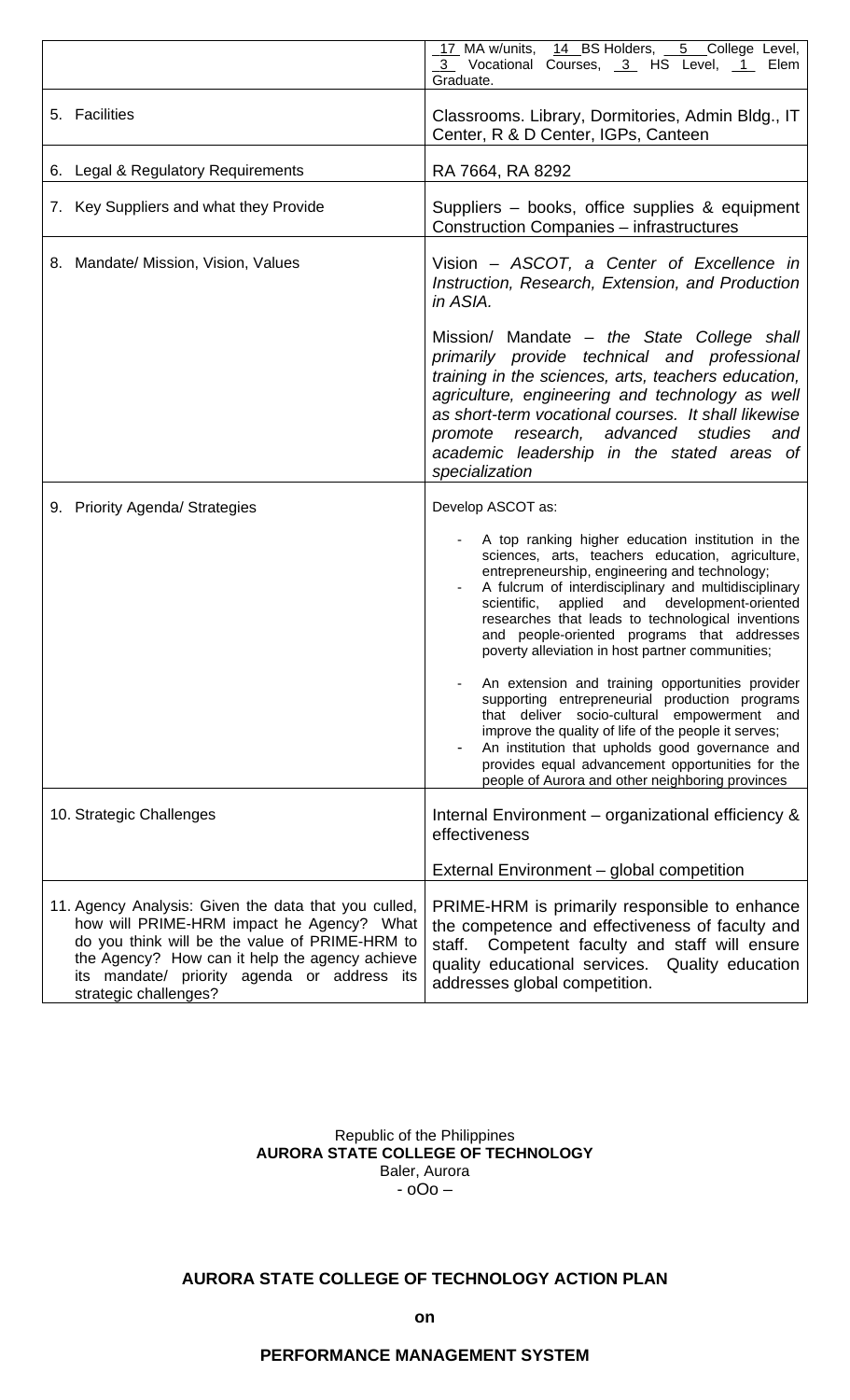#### **Introduction:**

The strategic objective of the Civil Service Commission to recognize as Center of Excellence in Human Resource and Organization Development approved the program to Institutional Meritocracy and Excellence in Human Resource Management (PRIME-HRM).

PRIME-HRM inculcates meritocracy and excellence in the public service human resource management functions through a program of reward, recognition, empowerment and continuous development. Under this program, it continues to capacitate agencies human resource management competencies, system and recognize best practices towards HR excellence. It presents a more progressive system of assessment to entails greater engagement in the various areas of human resource management.

#### **Goal:**

The Aurora State College of Technology aim to level up accreditation from Level II status ( Processed Defined HRM) to Level III ( Integrated HRM ) on Performance Management System to continually foster enhancement of individual employee efficiency and organizational effectiveness by linking Performance Management System to Program on Awards and Incentives for Service Excellence (PRAISE) and Productivity Enhancement Incentive (PEI).

#### **Determining the Current State (Reality):**

The Aurora State College of Technology is one of the agencies accredited by the Civil Service Commission per Resolution No. 982115 dated August 14, 1998 granting ASCOT to take final action on appointments.

The Civil Service Commission, Region III conducted a comprehensive audit on May, 2012 and reassessment on PRIME-HRM Revalidation done in February, 2013 result showed that ASCOT has continued to be compliant to the requirement for Level II- Accredited status per CSC Resolution No. 1301313 dated July 2, 2013.

ASCOT underwent on line- self assessment in preparation for the PRIME-HRM maturity level assessment conducted in February, 2015. The agency's competencies, systems and practices on recruitment, placement and selection, performance management system, learning and development, and rewards and recognition were assessed.

To create awareness, acceptance and commitment from the College officials, faculty and personnel to bridge the performance gaps and prioritized human resource development interventions Orientation and HR Planning was conducted in September 5, 2015 by Ms.Eleanor M. Prado, Director II of CSC Aurora Field Office. She presented to the College officials the result of the online assessment for the HR System is Transactional Level.

During the consultative meeting on same date the College officials provided inputs and recommendations. Everyone is not satisfied with the result of the said on line self- assessment. No orientation was conducted by the Civil Service Commission with the HRMO before assessing the HR system. Indicators used in the Assessment Tool were not cleared to the respondents. Statistical methods or procedure used is unclear to come up with the results FULLY, PARTIALLY and NOT.

#### **Current State Review and Target HR System:**

The College is aiming Maturity Level III (Integrated HRM) in Performance Management System Core Area.

#### A. **Strengths:**

- 1. Series of orientation and workshops were conducted to all College officials, faculty and personnel prior to implementation of SPMS starting on January, 2015.
- 2. Performance Management Team was created with HR as partner of management in compelling the management process.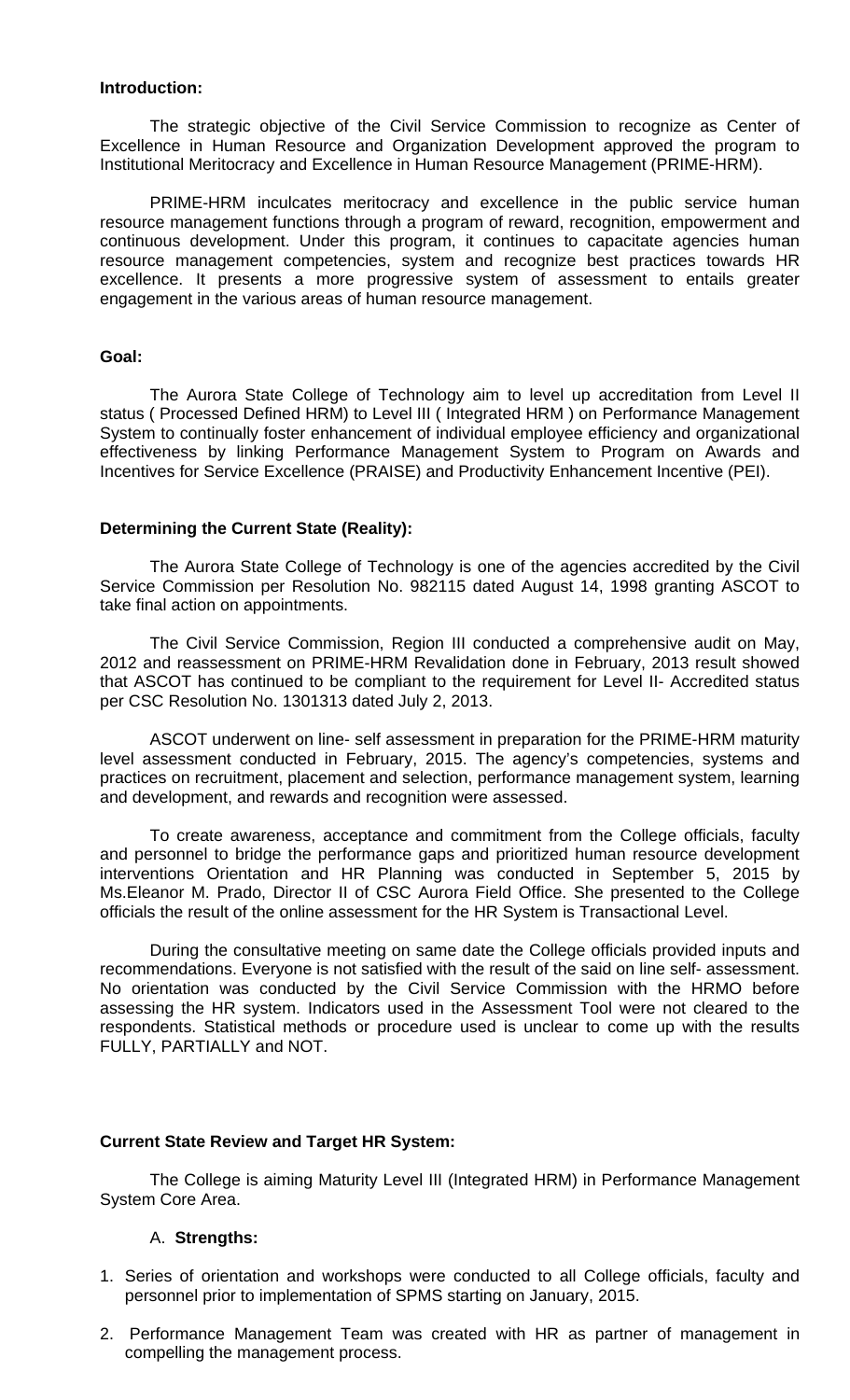- 3. Target setting is through individual Key Performance Indicators (KPI) which is inter-related and supportive of departments/unit goals.
- 4. Self rating by employee is done on year- end performance review with competencies and identified development needs.
- 5. Individual Development Plans and Training Needs Self- Assessment for all employees are done.
- 6. Electronic copy of Performance Commitment, Evaluation is in use.
- 7. Performance discussion is done on delivery of individual, team goals and competencies to support organizational goals.

#### B. **Opportunities for Improvement:**

- 1. Performance Management Team is partially functional.
- 2. Core competencies of faculty and personnel are considered.
- 3. Performance Improvement Plan based on competencies is set up as needed.
- 4. Calibration of the application of the performance standards to the value of performance ratings is done consistently within the departments/units.
- 5. Enhancement of Information System for monitoring and evaluation of data from electronic Performance Management System to capture and document individual output and accomplishment.

#### **Mapping Out the Action Steps:**

| Recommended<br><b>Action Steps based</b><br>on Assessment Tool<br><b>Results &amp; Report as</b><br>Determined by<br><b>Agency Stakeholders</b> | <b>Detailed Activities</b><br>What will it be done?)                                | <b>Responsibili</b><br>ties<br>(Who will do it<br>?) | <b>Timeline</b><br>(By when ? Day/Month) | <b>Success Indicators</b><br>(How will you know that you are<br>making progress? What are your<br>benchmarks? How will you determine<br>that your goal has been reached?<br>What are your measures) |
|-------------------------------------------------------------------------------------------------------------------------------------------------|-------------------------------------------------------------------------------------|------------------------------------------------------|------------------------------------------|-----------------------------------------------------------------------------------------------------------------------------------------------------------------------------------------------------|
| 1. Performance<br>Management Team<br>partially functional                                                                                       | 1. Conduct orientation<br>regarding the<br>functions/responsibilities<br>of the PMT | HRMO/College<br>President                            | October 5, 2015                          | Office Order regarding the conduct<br>of orientation of PMT                                                                                                                                         |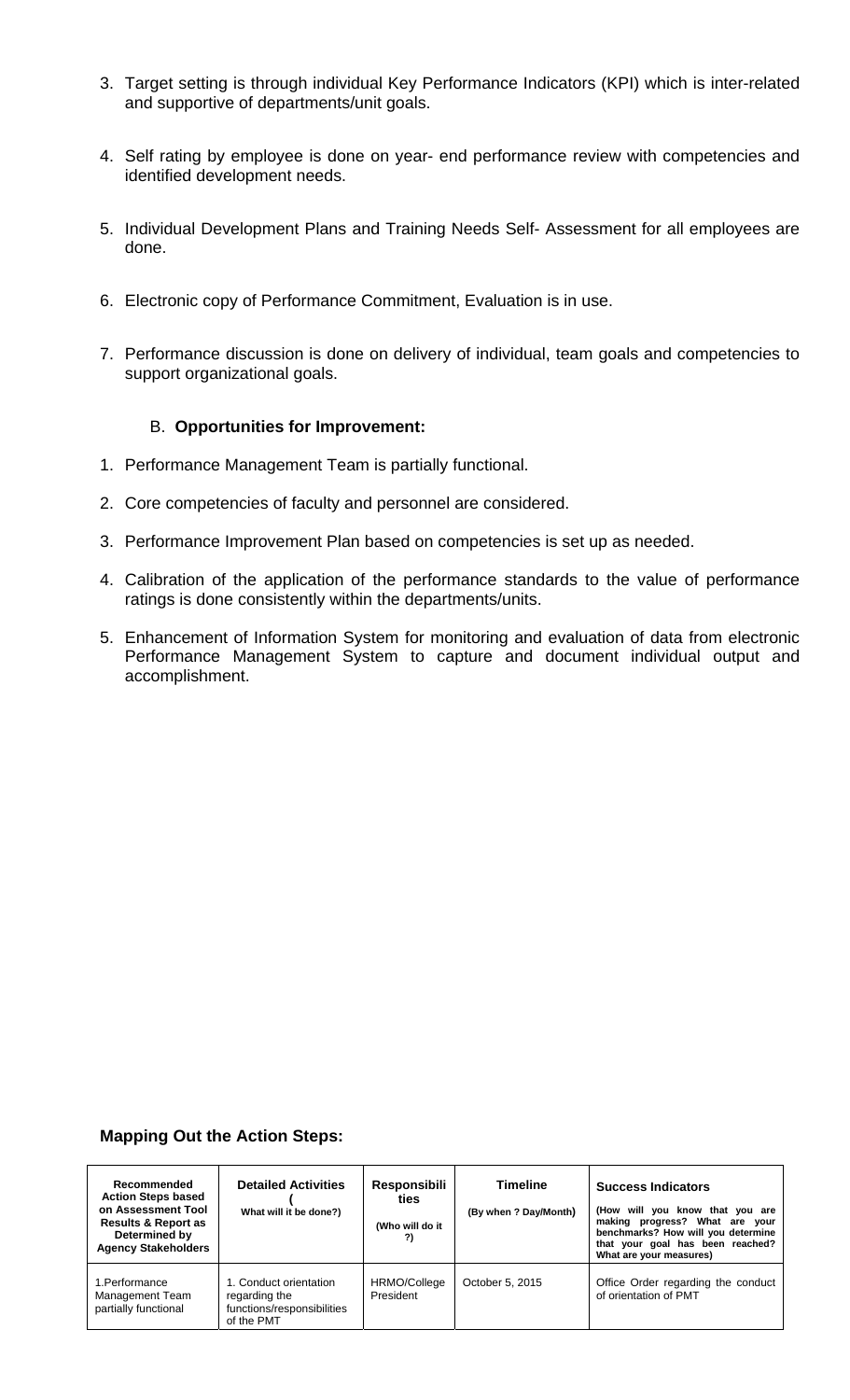| 2. Core competencies<br>faculty<br>of<br>and<br>personnel                                                                                     | 1.Develop tools to be<br>used<br>2.Issuance<br>Office<br>of<br>Order re-filling up of the<br>tools to be used (Training<br>Needs Self-Assessment | <b>HRMO</b><br>HRMO/College<br>President | October 10, 2015<br>October 15, 2015   | Tools develop for distribution                                                                                         |
|-----------------------------------------------------------------------------------------------------------------------------------------------|--------------------------------------------------------------------------------------------------------------------------------------------------|------------------------------------------|----------------------------------------|------------------------------------------------------------------------------------------------------------------------|
|                                                                                                                                               | Individual<br>and<br>Development Plan<br>of<br>Faculty and Personnel)<br>3. Collection of TNA                                                    | <b>HRMO</b><br><b>HRMO</b>               | October 31, 1015<br>November 3-4, 2015 | Collected the tools/data<br>Identified<br>evaluates<br>and<br>the<br>competencies<br>of<br>faculty<br>and<br>personnel |
|                                                                                                                                               | 4.Identification and<br>evaluation of<br>competencies                                                                                            | <b>HRMO</b>                              | November 7, 2-015                      | Prepared the ASCOT Faculty and<br>Personnel Development Plan                                                           |
|                                                                                                                                               | 5. Preparation of ASCOT<br>Faculty and Personnel<br>Development Plan                                                                             | <b>HRMO</b>                              | November 15, 015                       | Prepared Training Program and<br>Design                                                                                |
|                                                                                                                                               | 6. Preparation of Training<br>Program and Design                                                                                                 |                                          | March, 2016                            |                                                                                                                        |
|                                                                                                                                               | 7. Conducts Training                                                                                                                             |                                          |                                        |                                                                                                                        |
| 3.Performance<br>Plan                                                                                                                         | 1.Develop tools to<br>be                                                                                                                         | <b>HRMO</b>                              | October 10, 2015                       | Tools<br>develop<br>for                                                                                                |
| Improvement<br>based<br>on<br>competencies                                                                                                    | used<br>Office<br>2.Issuance<br>of                                                                                                               | HRMO/College<br>President                | October 15, 2015                       | distribution/accomplish                                                                                                |
|                                                                                                                                               | Order<br>re-accomplishing<br>the tools to be<br>used<br>Self-<br>(Training<br>Needs<br>Assessment<br>and<br>Individual<br>Development            |                                          |                                        |                                                                                                                        |
|                                                                                                                                               | Plan<br>of Faculty and                                                                                                                           | <b>HRMO</b>                              | October 31, 1015                       | Collected the tools and consolidate<br>the data                                                                        |
|                                                                                                                                               | Personnel)<br>3. Collection of TNA and<br><b>IDP</b>                                                                                             | <b>HRMO</b>                              | November 3-4, 2015                     | Identified<br>evaluates<br>and<br>the<br>competencies<br>of<br>faculty<br>and<br>personnel                             |
|                                                                                                                                               | 4.Identification and<br>evaluation of<br>competencies                                                                                            | <b>HRMO</b>                              | November 7, 2-015                      | Prepared the ASCOT Faculty and<br>Personnel Development Plan                                                           |
|                                                                                                                                               | 5. Preparation of ASCOT                                                                                                                          | <b>HRMO</b>                              | November 15, 015                       | Prepared Training Program and<br>Design                                                                                |
|                                                                                                                                               | Faculty and Personnel<br>Development Plan                                                                                                        |                                          | March, 2016                            |                                                                                                                        |
|                                                                                                                                               | 6. Preparation of Training<br>Program and Design                                                                                                 |                                          |                                        |                                                                                                                        |
|                                                                                                                                               | 7. Conducts Training                                                                                                                             |                                          |                                        |                                                                                                                        |
| 4.Calibration<br>of<br>the<br>application<br>of<br>performance standards<br>the<br>value<br>οf<br>performance ratings is<br>done consistently | 1. Issuamce of Memo to<br>PMT to meet regularly for<br>the calibration of PMS                                                                    | <b>HRMO/PMT</b>                          | October 8, 2015                        | <b>Issued Memo</b>                                                                                                     |
|                                                                                                                                               | 2. Enhancement of PMT<br>competencies through re-<br>orientation                                                                                 |                                          | October 10, 2015                       | Re-orientation conducted                                                                                               |
|                                                                                                                                               | 3. Monitor the SPMS cycle<br>as scheduled                                                                                                        |                                          |                                        | Operational<br>and<br>smooth<br>implementation                                                                         |

| of<br>Enhancement<br>5. | οf<br>1.Issuance         | Department     | November 6, 2015  | Compliance<br>of<br>Department<br>all |
|-------------------------|--------------------------|----------------|-------------------|---------------------------------------|
| Information System for  | requiring<br>Memorandum  | Directors/Unit |                   | Directors/Unit Heads                  |
| monitoring<br>and       | submission<br>Οf         | Heads          |                   |                                       |
| evaluation of data from | OPCR/DPCR/IPCR using     |                |                   |                                       |
| electronic Performance  | e-copies                 |                |                   | οf<br>Accessible<br>monitoring        |
| System<br>Management    |                          | <b>HRMO</b>    | November 18, 2015 | accomplishments                       |
| capture<br>to<br>and    | 2. Monitor submission of |                |                   |                                       |
| individual<br>document  | e-copies reports         |                |                   |                                       |
| and<br>output           |                          | <b>HRMO</b>    |                   |                                       |
| accomplishment.         | 3. Upload to HR PC the   |                |                   |                                       |
|                         | e-copies submitted       |                |                   |                                       |
|                         |                          |                |                   |                                       |